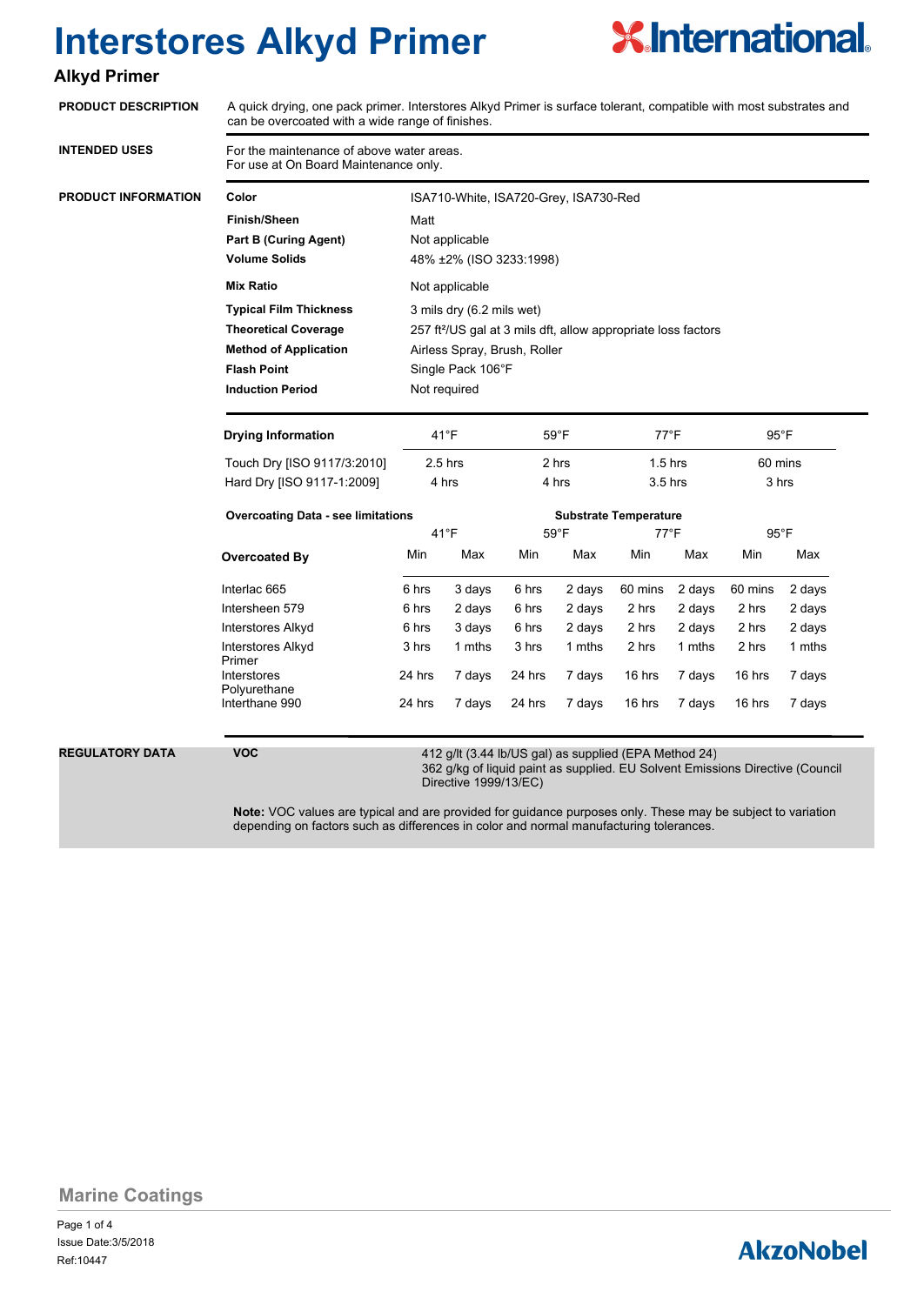

#### **Alkyd Primer**

#### **CERTIFICATION**

When used as part of an approved scheme, this material has the following certification:

- Food Contact Carriage of Grain (NOHH)
- Fire Resistance Surface Spread of Flame (Exova Warringtonfire)
- Fire Resistance Smoke & Toxicity (Exova Warringtonfire)
- Fire Resistance Marine Equipment Directive compliant

Consult your local representative for details.

**COMPATIBILITY**

**SURFACE PREPARATIONS**

**SYSTEMS AND Consult your local representative for the system best suited for the surfaces to be protected.** 

Use in accordance with the standard Worldwide Marine Specifications.

All surfaces to be coated should be clean, dry and free from contamination. High pressure fresh water wash or fresh water wash, as appropriate, and remove all oil or grease, soluble contaminants and other foreign matter in accordance with SSPC-SP1 solvent cleaning.

#### **REPAIR/OBM**

Prepare area to be repaired to a minimum of SSPC-SP2. Higher levels of surface preparation by abrasive blasting to SSPC-SP6 or hydroblasting to HB2M (International Paint Hydroblasting Standards), will enhance product performance.

Feather or chip back surrounding area to a sound edge.

Ensure that the area is clean and dry prior to application of Interstores Alkyd Primer.

Overlap the primer onto existing coatings by approximately 2-3cm.

Consult your local representative for specific recommendations.

**NOTE**

**For use in Marine situations in North America, the following surface preparation standards can be used: SSPC-SP6 in place of Sa2 (ISO 8501-1:2007) SSPC-SP2 in place of St2 (ISO 8501-1:2007)**

**Marine Coatings**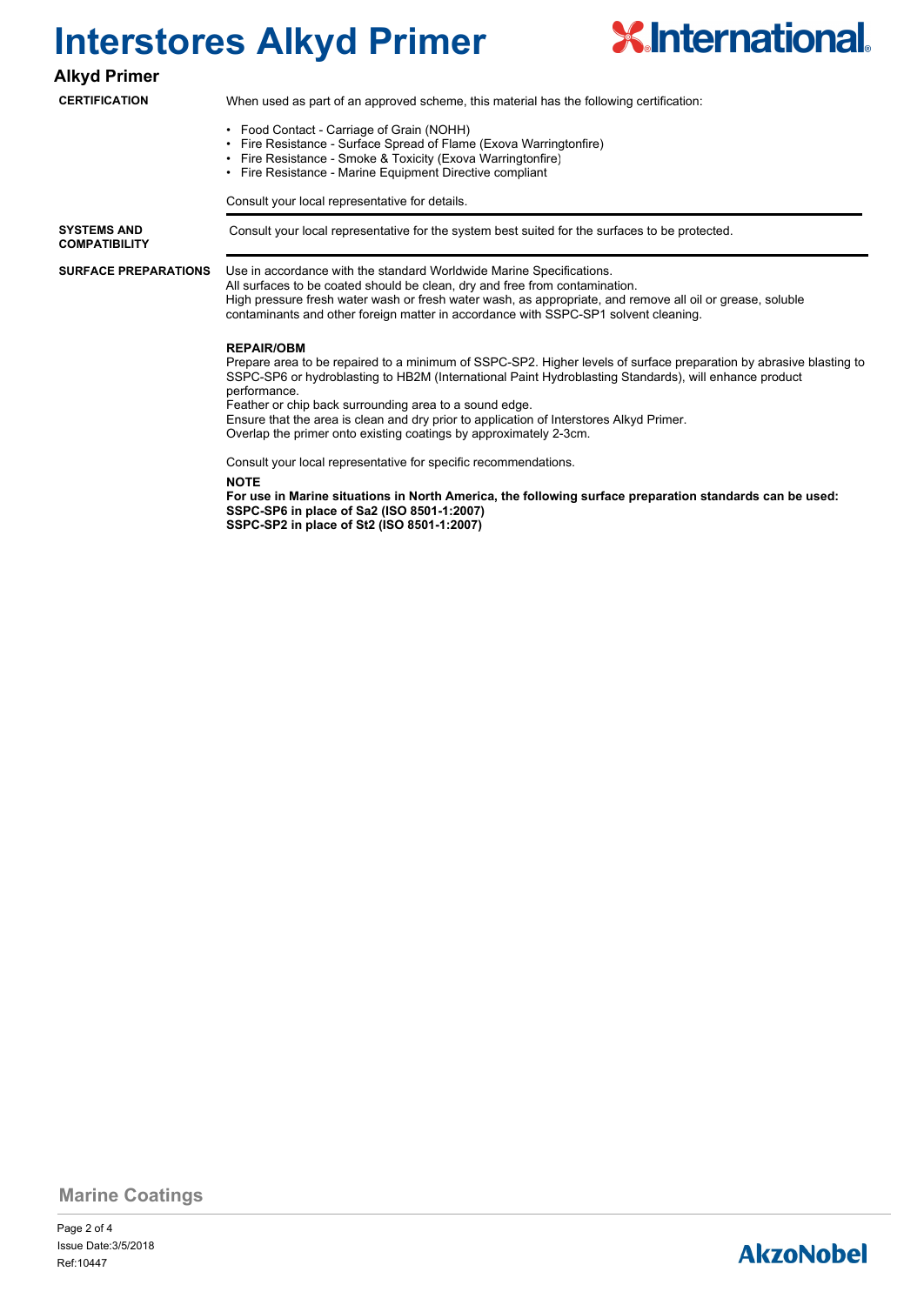

### **Alkyd Primer**

| <b>APPLICATION</b>                |                                                                                                                                                                                                                                                                                                                                                                                                                                                                                                                                                                                                                                        |  |  |  |
|-----------------------------------|----------------------------------------------------------------------------------------------------------------------------------------------------------------------------------------------------------------------------------------------------------------------------------------------------------------------------------------------------------------------------------------------------------------------------------------------------------------------------------------------------------------------------------------------------------------------------------------------------------------------------------------|--|--|--|
| Mixing                            | This material is a one pack coating and should always be mixed thoroughly with a power agitator before<br>application.                                                                                                                                                                                                                                                                                                                                                                                                                                                                                                                 |  |  |  |
| <b>Thinner</b>                    | International GTA004. Thinning is not normally required. Consult the local representative for advice during<br>application in extreme conditions. Do not thin more than allowed by local environmental legislation.                                                                                                                                                                                                                                                                                                                                                                                                                    |  |  |  |
| <b>Airless Spray</b>              | Recommended<br>Tip Range 21-26 thou (0.53-0.66 mm)<br>Total output fluid pressure at spray tip not less than 2500 psi (176 kg/cm <sup>2</sup> )                                                                                                                                                                                                                                                                                                                                                                                                                                                                                        |  |  |  |
| <b>Conventional Spray</b>         | Application by conventional spray is not recommended.                                                                                                                                                                                                                                                                                                                                                                                                                                                                                                                                                                                  |  |  |  |
| Brush                             | Application by brush is recommended for small areas only. Multiple coats may be required to achieve specified film<br>thickness.                                                                                                                                                                                                                                                                                                                                                                                                                                                                                                       |  |  |  |
| Roller                            | Application by roller is recommended for small areas only. Multiple coats may be required to achieve specified film<br>thickness.                                                                                                                                                                                                                                                                                                                                                                                                                                                                                                      |  |  |  |
| Cleaner                           | International GTA004                                                                                                                                                                                                                                                                                                                                                                                                                                                                                                                                                                                                                   |  |  |  |
| <b>Work Stoppages and Cleanup</b> | Thoroughly flush all equipment with GTA004. All unused material should be stored in tightly closed containers.<br>Partially filled containers may show a viscosity increase of the material after storage. Material should be filtered<br>prior to use.                                                                                                                                                                                                                                                                                                                                                                                |  |  |  |
| Welding                           | In the event welding or flame cutting is performed on metal coated with this product, dust and fumes will be<br>emitted which will require the use of appropriate personal protective equipment and adequate local exhaust<br>ventilation. In North America do so in accordance with instruction in ANSI/ASC Z49.1 "Safety in Welding and<br>Cutting."                                                                                                                                                                                                                                                                                 |  |  |  |
| <b>SAFETY</b>                     | All work involving the application and use of this product should be performed in compliance with all<br>relevant national Health, Safety & Environmental standards and regulations.<br>Prior to use, obtain, consult and follow the Material Safety Data Sheet for this product concerning health<br>and safety information. Read and follow all precautionary notices on the Material Safety Data Sheet and<br>container labels. If you do not fully understand these warnings and instructions or if you can not strictly<br>comply with them, do not use this product. Proper ventilation and protective measures must be provided |  |  |  |
| China - Contact (86) 532 83889090 | during application and drying to keep solvent vapor concentrations within safe limits and to protect against<br>toxic or oxygen deficient hazards. Take precautions to avoid skin and eye contact (ie. gloves, goggles, face<br>masks, barrier creams etc.) Actual safety measures are dependant on application methods and work<br>environment.<br><b>EMERGENCY CONTACT NUMBERS:</b><br>USA/Canada - Medical Advisory Number 1-800-854-6813<br>Europe - Contact (44) 191 4696111. For advice to Doctors & Hospitals only contact (44) 207 6359191                                                                                     |  |  |  |

**Marine Coatings**